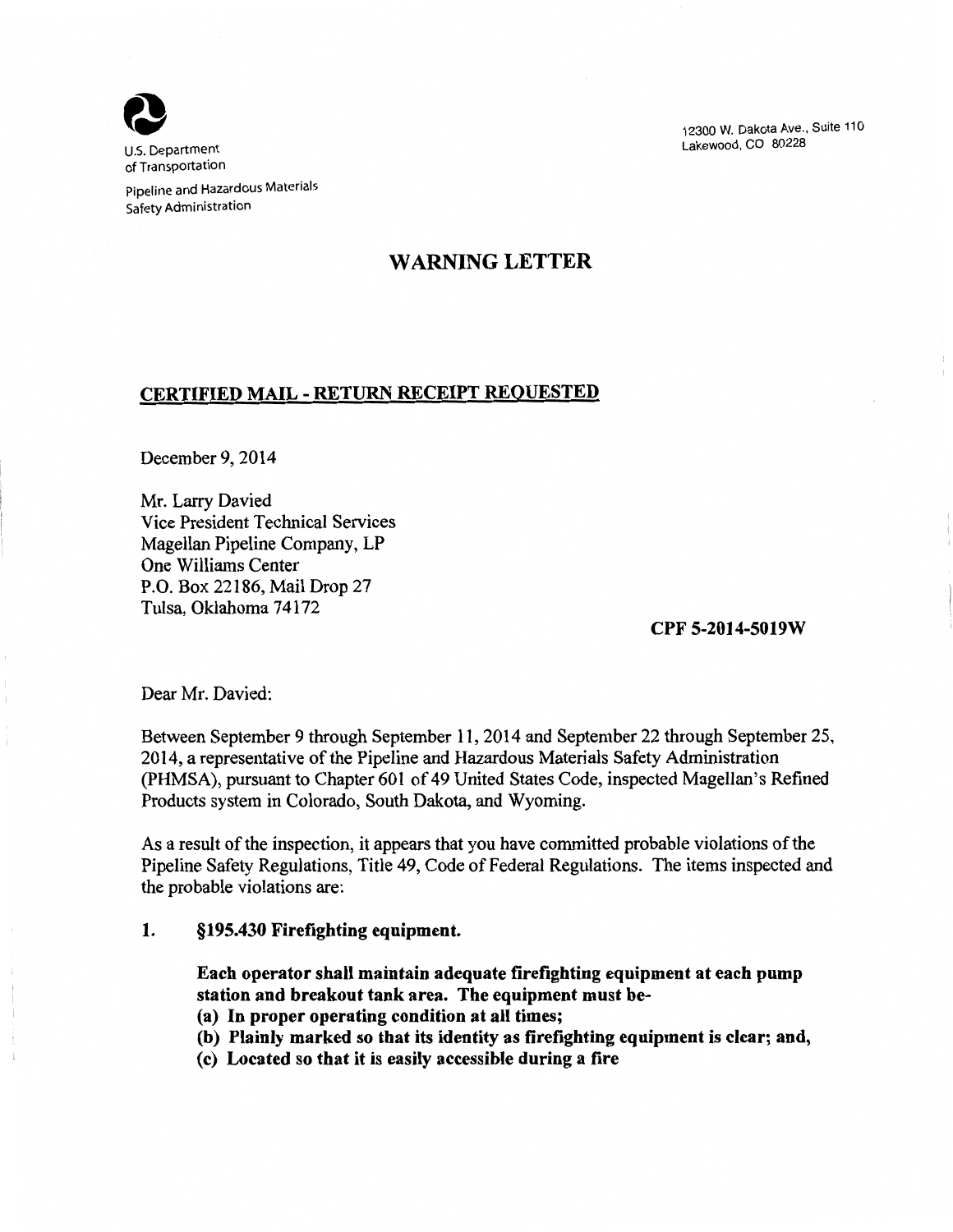During the field inspection of your facilities, it was noted that the firefighting equipment was not readily available in the breakout tank area at the DuPont Terminal. Interviews with Magellan personnel revealed that each operation technician's vehicle has a fire extinguisher. Per § 195.430, each operator shall maintain adequate firefighting equipment at each pump station and breakout tank area. Since the time of inspection, Magellan has installed six (6) new fire extinguishers in the breakout tank area at the DuPont Terminal.

## 2. §195.571 What criteria must I use to determine the adequacy of cathodic protection?

Cathodic protection required by this Subpart must comply with one or more of the applicable criteria and other considerations for cathodic protection contained in paragraphs 6.2 and 6.3 of NACE SP 0169 (incorporated by reference, see§ 195.3).

During the review of Magellan's cathodic protection corrosion control reports, it was noted that the corrosion protection measurement of several test leads were less negative than the required -850 mV needed to ensure adequate cathodic protection of the pipelines. Magellan's Corrosion Control procedure, 7.04-ADM-001, Revision 14, Section 2.3.2 from Corrosion Control Criteria 195.571, states, *"when practical, Magellan requires maintaining a polarized potential of at least 0.850 volts as measured between the structure and a saturated coppercopper sulfate reference electrode that is in contact with the electrolyte (earth, soil, water, etc ... )",* and Section 2.3.4 states, *"when a -0.850 volt potential is not practical, the following criteria is acceptable when approved by the Supervisor of Corrosion Control: a minimum negative (cathodic) polarization shift of 100 mV".* Magellan acquired the assets from Plains as of November 15, 2013, and remedial actions to bring cathodic protection levels to minimum required levels are still not fully implemented.

Under 49 United States Code, § 60122, you are subject to a civil penalty not to exceed \$200,000 per violation per day the violation persists up to a maximum of \$2,000,000 for a related series of violations. For violations occurring prior to January 4, 2012, the maximum penalty may not exceed \$100,000 per violation per day, with a maximum penalty not to exceed \$1,000,000 for a related series of violations. We have reviewed the circumstances and supporting documents involved in this case, and have decided not to conduct additional enforcement action or penalty assessment proceedings at this time. We advise you to correct the item(s) identified in this letter. Failure to do so will result in Magellan Pipeline Company, LP being subject to additional enforcement action.

No reply to this letter is required. If you choose to reply, in your correspondence please refer to CPF 5-2014-5019W. Be advised that all material you submit in response to this enforcement action is subject to being made publicly available. If you believe that any portion of your responsive material qualifies for confidential treatment under 5 U.S.C. 552(b), along with the complete original document you must provide a second copy of the document